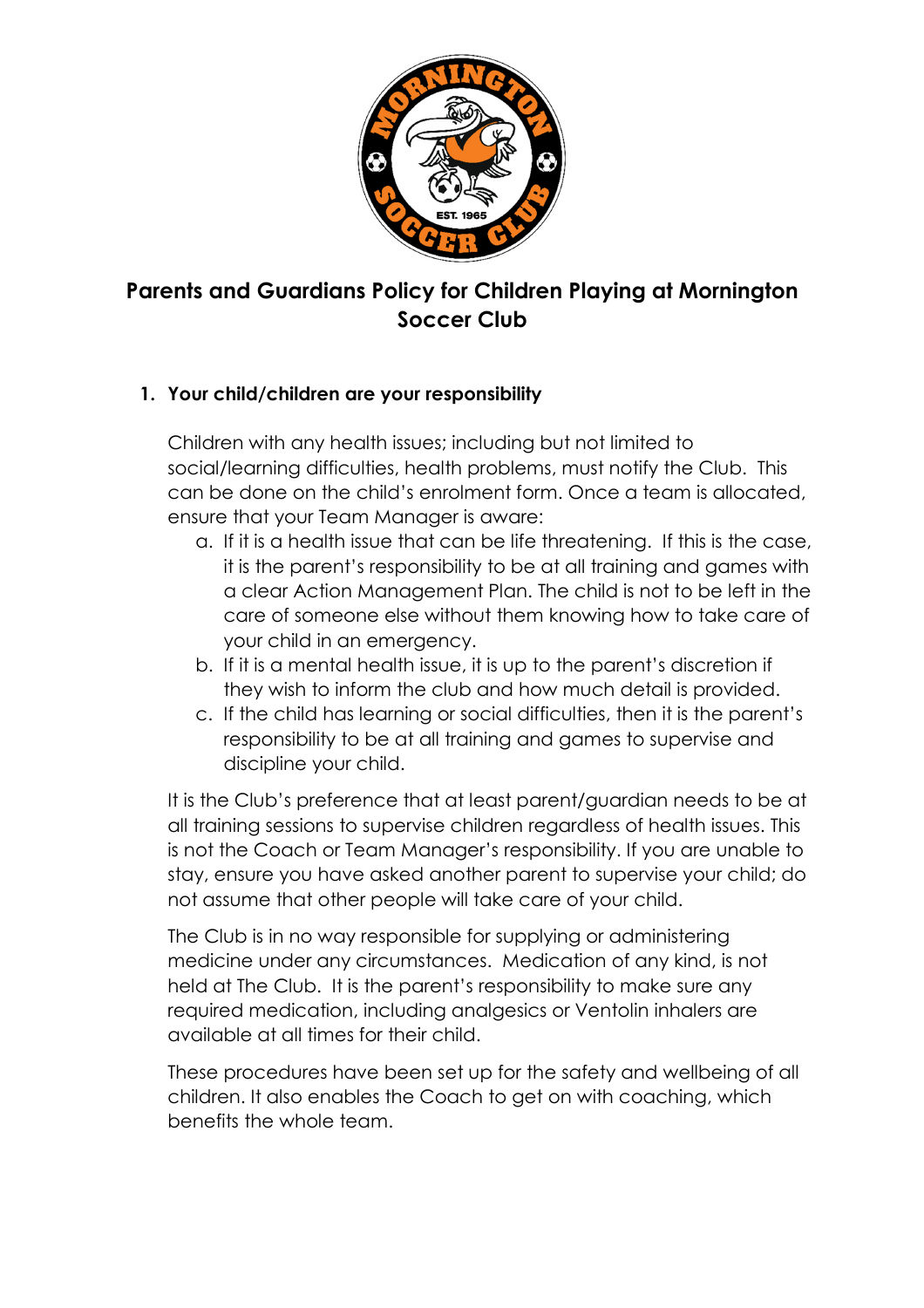### 2. Queries to Team Manager

All queries/discussions/concerns regarding the team, or any individual player are to be conducted with your Team Manager first, when practicable, not the Coach. The Team Manager can pass on any compliments, complaints or queries to the Coach at the appropriate time. The outcome of this discussion can then be shared with you.

If, as a result of your discussion with the Team Manager you feel that further action needs to be taken you will need to contact the relevant age group co-ordinator. All contact details for age group coordinators are available on the club website.

All discussions held with the Team Manager or other Club Officials are confidential and will not be disclosed without your permission.

In order to ensure that any coaches under the age of 18 are operating in a safe and respectful environment, under no circumstances is any adult, outside the Club Representatives, to approach a coach under 18 to discuss matters relating to the team, player performance or team selection unless there is either a Club Representative, Team Manager or another club allocated adult present.

#### 3. Communication

As soon as practicable, provide your child's Team Manager with your email and mobile phone details. The Team Manager will keep you up to date on any changes to training or game day requirements.

If your child will not be attending training and/or games, let the Team Manager know as soon as possible. It can be very difficult for a Coach to operate successful training sessions when they don't know how many children are attending training. If the Coach is aware that a child is not going to be at a game, it gives them an opportunity to find other players and/or rearrange the team.

#### 4. Uniforms

At enrolment all players will be sized for uniform. The uniforms are then ordered and sent to the Club. The Team Manager, with assistance from the committee and age level coordinators will collect all uniforms for the team and hand them out at training. Any queries, concerns or complaints regarding uniform are to be directed to the Team Manager first who in turn, will refer this matter to the age level coordinator if they are unable to resolve them first.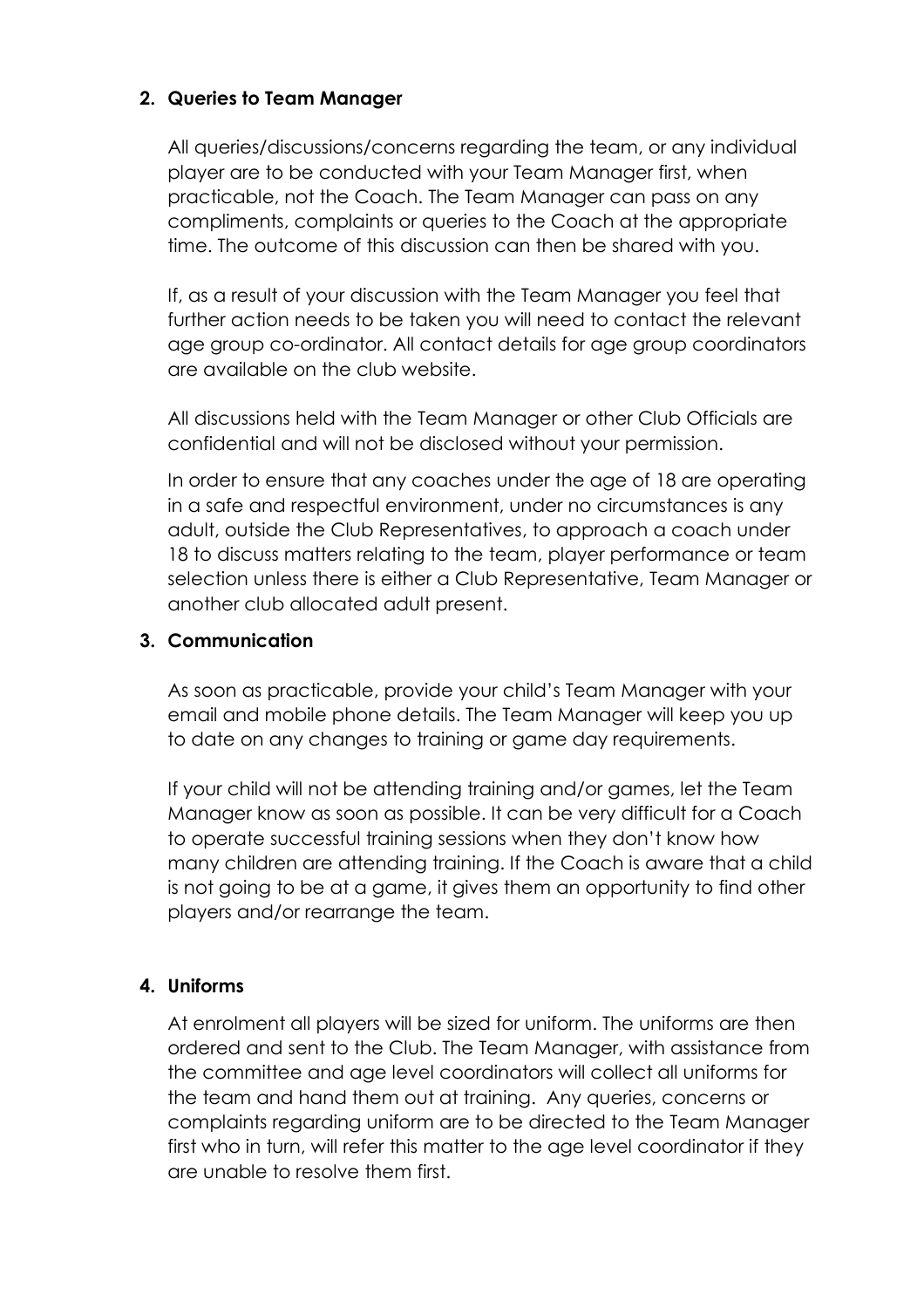#### 5. Injuries

If a child sustains an injury at training or during a game that requires medical attention, the Team Manager needs to be notified of the details as soon as possible. Under some circumstances part, or all the costs incurred may be claimed through your insurance with the FFV.

The incident needs to be reported, by the Parent, to the Club immediately and the FFV within 30 days.

## 6. Red Cards

For football related red cards, (ie, 2 x yellow, accidental handball on goal line, last man foul) under FFV rules of competition, the player will receive a red card, which will result in a match forfeit penalty, that is determined by the FFV, and The Club will incur a monetary fine for that incident. In this situation The Club will wear the costs of this fine.

For non-football related red cards, (ie, foul/abusive language, fighting, disrespect to match officials), the same FFV rules applies, but the fine will be paid for by the player. The player will be ineligible to take the field until that fine is paid in full to The Club, and player passport will be revoked.

## 7. Parent Code of Conduct

This code of conduct shall apply to Parents and Guardians. Any breach thereof shall be subject to disciplinary action by the Mornington Soccer Club which may result in expulsion of child and/or Parent/Guardian from the club.

- a) Remember that children play sport for their enjoyment, not yours.
- b) Encourage your children to participate, do not force them.
- c) Focus on the child's efforts and performance rather than winning or losing.
- d) Encourage your children to always participate according to the rules.
- e) Never ridicule or yell at a child for making a mistake or losing a game.
- f) Remember that children learn best by example. Applaud good play by all teams.
- g) Support all efforts to remove verbal and physical abuse from sporting activities.
- h) Respect officials' decisions and teach children to do likewise.